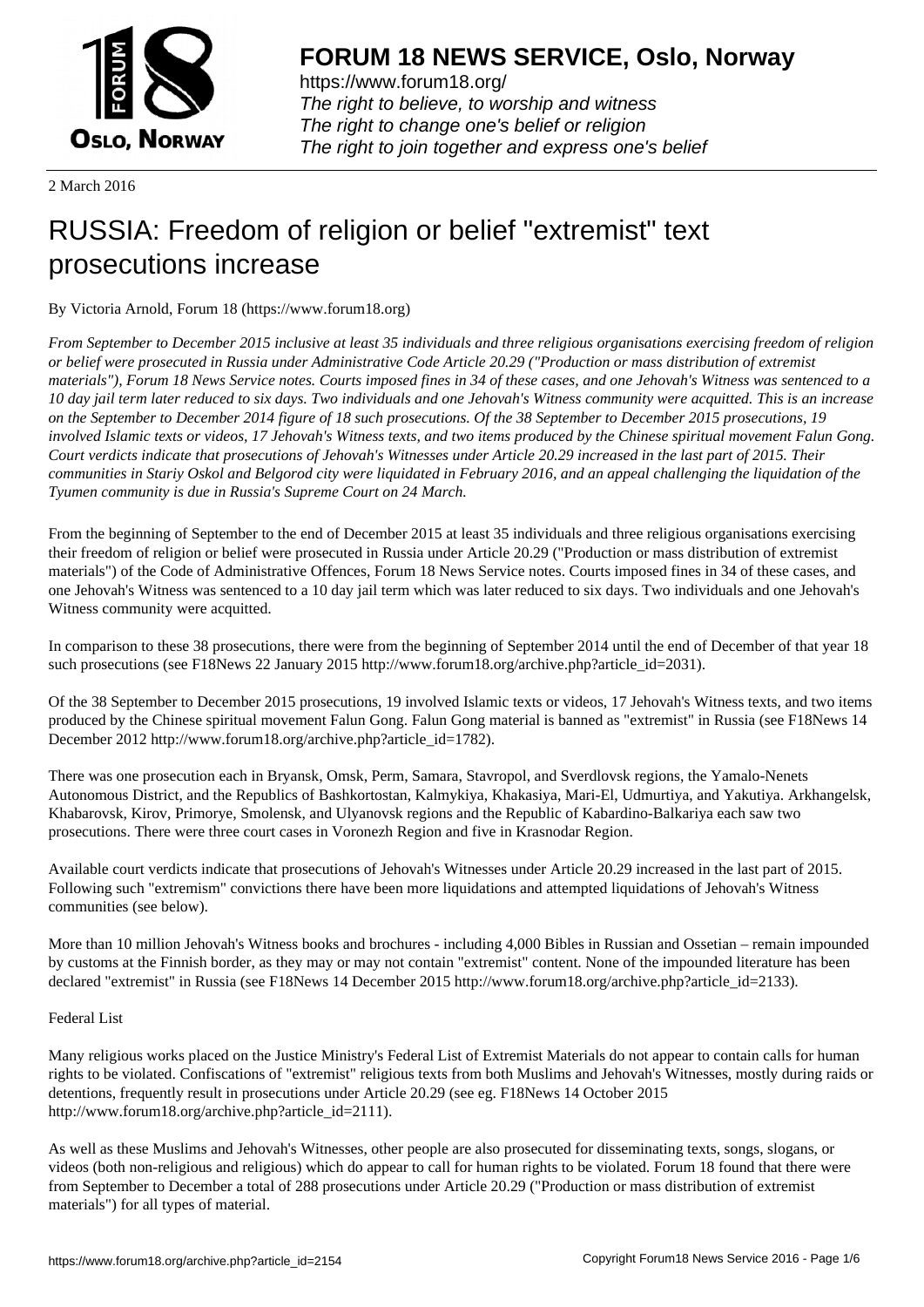If an item is on the Federal List, possession of a fine or imprisonment for up to 15 days, and confiscation of the risk of the risk of the risk of the risk of the risk of the risk of the risk of the risk of the risk of th banned literature. The Federal List now runs to over 3,000 items, often does not include full bibliographical details, and is irregularly updated. Checking whether a particular item is on the List can be very difficult or even impossible (see Forum 18's Russia "extremism" religious freedom survey http://www.forum18.org/archive.php?article\_id=1724). Removals of an item from the Federal List are rare and can be short lived (see F18News 27 July 2015 http://www.forum18.org/archive.php?article\_id=2084 and below). And in recent years, new texts have been added at an increasing rate (see eg. F18News 15 July 2013 http://www.forum18.org/archive.php?article\_id=1858).

Prosecutions can legally only be brought relating to "extremist" texts if they are the exact edition of the work specified on the Federal List. But this has not stopped prosecutions being brought and heard in court relating to editions that are not on the Federal List (see eg. F18News 28 February 2013 http://www.forum18.org/archive.php?article\_id=1808). Such cases are inconsistently interpreted by judges, with some imposing fines and others following the law by finding that possession of a single copy is not evidence of "mass distribution".

Forum 18 wrote to the Justice Ministry on 9 October 2015, asking whether it is right that people should be prosecuted for distribution of texts which do not advocate violence, hatred, or the violation of human rights in other ways, whether such prosecutions are a sensible use of police and prosecutors' time, and why cases are initiated when only one copy of an item has been found (see F18News 14 October 2015 http://www.forum18.org/archive.php?article\_id=2111). No reply has yet been received.

Currently, any court, including those at the district and municipal level, may rule that a text, slogan, song, or website is "extremist" and should be placed on the Federal List. From 23 November 2015 an amendment to the Extremism Law stops some but not all sacred texts - "the Bible, the Koran, the Tanakh and the Kanjur, their contents, and quotations from them" - from being ruled "extremist" and placed on the Federal List (see F18News 30 November 2015

http://www.forum18.org/archive.php?article\_id=2126). Another amendment, introduced by a group of Duma deputies on 30 September 2015, would stop lower courts making "extremism" rulings, restricting this power to regional and republic-level courts (see F18News 14 October 2015 http://www.forum18.org/archive.php?article\_id=2111). But it has made no progress through the Duma so far.

On 26 February, Forum 18 wrote to the Human Rights Ombudsperson's Office in Moscow, asking why: possession of a single copy is considered sufficient grounds for prosecution; and whether the Ombudsperson considers it difficult for people to keep up with the lengthy, ever-growing, and often inconsistent Federal List. Forum 18 had received no reply by the end of the Moscow working day on 2 March.

Rise in Article 20.29 cases against Jehovah's Witnesses

Between September and December 2015, 17 of the 38 total prosecutions against individuals and organisations exercising freedom of religion or belief involved Jehovah's Witness texts. This is a noticeable increase over the six Jehovah's Witness cases out of 23 from May to August 2015 (see F18News 14 October 2015 http://www.forum18.org/archive.php?article\_id=2111), and five out of 19 between January and April 2015 (see F18News 15 May 2015 http://www.forum18.org/archive.php?article\_id=2062).

Aleksandr Verkhovsky of the SOVA Center for Information and Analysis thought that the Jehovah's Witnesses might be being increasingly targeted as "maybe the FSB feels uncomfortable if religious extremists are Muslims only". He also attributed this to "general anti-Westernism and anti-Americanism", noting to Forum 18 on 2 March that Jehovah's Witnesses may be seen as "American agents". "To have a headquarters near Brooklyn Bridge is enough for many".

Of the 17 prosecutions of Jehovah's Witnesses found by Forum 18 between September and December 2015, seven were based on the distribution of books and brochures from information stands in the street. This is a common practice of Jehovah's Witnesses worldwide as they seek to share their faith. Jehovah's Witnesses are also often subject to prosecution under Administrative Code Article 20.2 ("Violation of established procedure for organising or holding meetings, rallies, demonstrations, marches and pickets") for offering literature in public spaces (see F18News 22 February 2016 http://www.forum18.org/archive.php?article\_id=2151).

Forum 18 found one case between September and December 2015 in which the two defendants were convicted under both Article 20.29 ("Production or mass distribution of extremist materials") and Article 20.2. Prokhladnyy District Court in Kabardino-Balkariya found Lyudmila Ponomarenko and N. Mironenko guilty of distributing the banned texts "What do you need to know about God and his purpose?", "How can we develop close relations with God?", and "The secret of family happiness" at a village bus stop. Judge Andrei Blikanov imposed fines of 1,500 Roubles (then about 210 Norwegian Kroner, 22 Euros or 24 US Dollars) each under Article 20.29 on 6 November, followed by further fines of an unknown amount under Article 20.2 on 26 November.

In four cases, officials allegedly found prohibited literature while searching believers' homes, and in a further two, while conducting inspections of Jehovah's Witnesses' places of worship to check "compliance with anti-extremism legislation", according to written verdicts seen by Forum 18.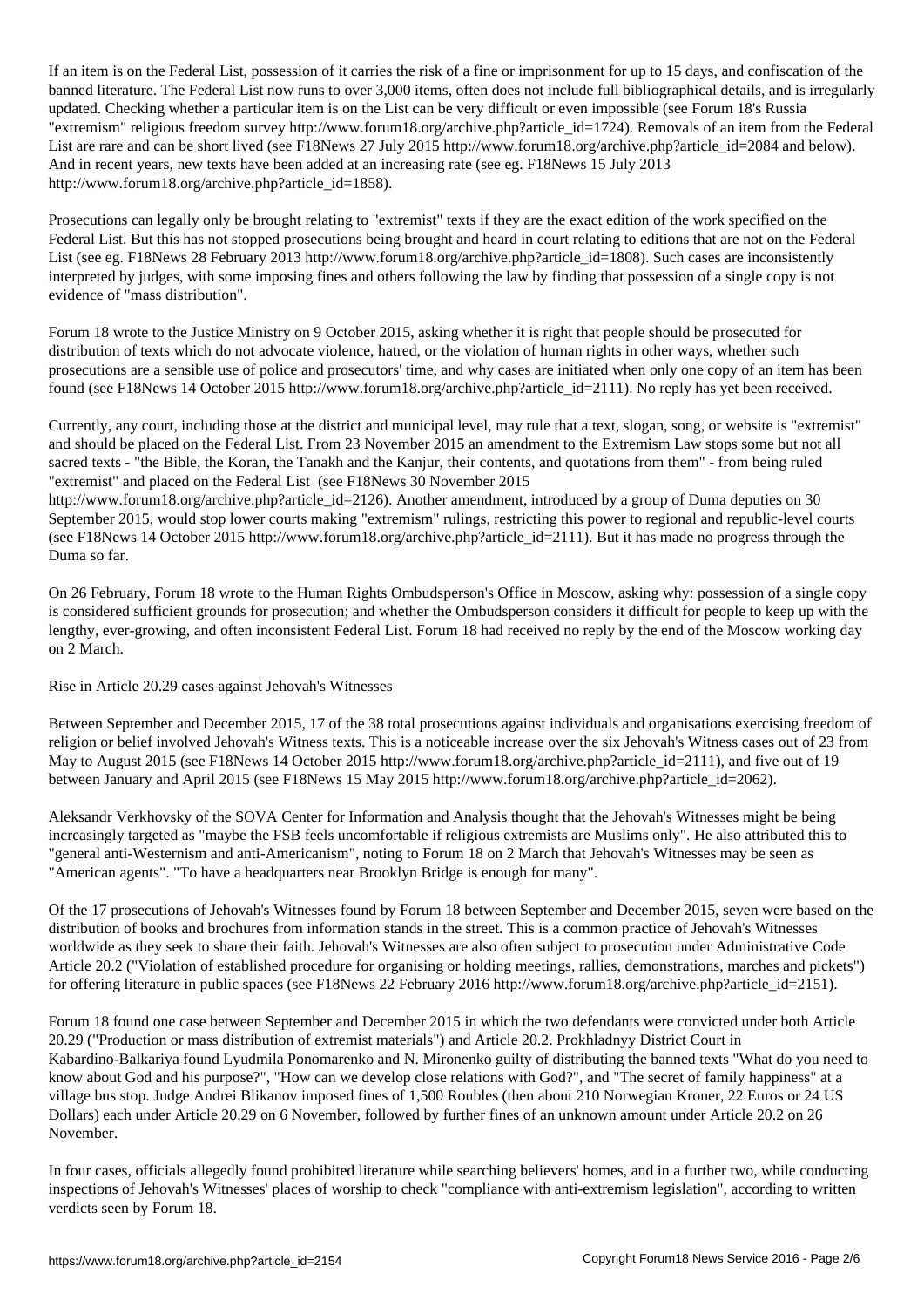Banning religious communities

Convictions of individuals under Article 20.29 ("Production or mass distribution of extremist materials") have as noted above led to liquidation or the threat of liquidation of the religious communities to which they belong. The Jehovah's Witness congregations of Taganrog, Samara, and Abinsk, as well as the Muslim community of Borovsky village in Tyumen Region, have all been dissolved on these grounds (see F18News 28 August 2015 http://www.forum18.org/archive.php?article\_id=2095). All now appear on the Justice Ministry's list of banned "extremist" organisations.

Three more Jehovah's Witness communities banned, another under threat

Three more Jehovah's Witness communities have been dissolved in recent months on charges of "extremist activity", also based on earlier convictions under Article 20.29. In Belgorod Region, the congregations of both Stariy Oskol village and Belgorod city itself were liquidated by order of Belgorod Regional Court on 10 and 11 February 2016 respectively.

In June 2015 Jehovah's Witnesses failed in Belgorod Regional Court to overturn a March 2015 ban on two of their publications as allegedly "extremist" (see F18News 21 September 2015 http://www.forum18.org/archive.php?article\_id=2103).

The Jehovah's Witnesses of the city of Tyumen in Siberia are challenging their dissolution at Russia's Supreme Court, but must now wait until 24 March after their first hearing was postponed on 26 February. Tyumen Regional Court issued the original liquidation order on 16 October 2015.

A seventh Jehovah's Witness community, in Cherkessk, is also under threat of dissolution as noted above. This attempted liquidation is based on the conviction in March 2015 of both the community and two of its members, Dmitry Metelin and Andrei Volovikov, under Article 20.29 and the failure so far of subsequent appeals. The local authority also wants to confiscate the community's property for redevelopment as a shopping centre and the case was suspended for the first time in May 2015 (see F18News 28 August 2015 http://www.forum18.org/archive.php?article\_id=2095). Judge Yury Kotsubin of Cherkessk City Court transferred the case to the Supreme Court of Karachay-Cherkessiya on 22 January 2016, but no date has yet been set for its resumption.

If members of liquidated communities continue to meet to exercise the right to freedom of religion or belief they may face criminal charges. This happened to 16 Taganrog Jehovah's Witnesses convicted on 30 November 2015 of "continuing the activities of a banned extremist organisation" (see F18News 3 December 2015 http://www.forum18.org/archive.php?article\_id=2128).

## New fines

From May 2015, conviction under Article 20.29 ("Production or mass distribution of extremist materials") there is now a fine of 100,000 to 1 million Roubles for "juridical persons", i.e. religious organisations, media outlets, or commercial concerns (see F18News 15 May 2015 http://www.forum18.org/archive.php?article\_id=2062). An individual may be fined 1,000 to 3,000 Roubles, or be jailed for up to 15 days. An official may be fined 2,000 to 5,000 Roubles. Court decisions usually order "extremist" materials to be confiscated and often destroyed.

New fines imposed on two organisations

Between September and December 2015, Forum 18 found three organisations charged under the new regulations, two of which were convicted and fined. These were the Nur Muslim community of Komsomolsk-on-Amur in the Far East, and the Jehovah's Witness community in Elista in Kalmykiya. A third community, the Jehovah's Witnesses of Kotlas in Arkhangelsk Region, was acquitted. The prosecution appealed unsuccessfully against this acquittal.

State inspections of the Nur Mosque in Komsomolsk-on-Amur in summer 2015 allegedly discovered, on an open shelf, a single copy of 19th century writer Ibn Hisham's "The Life of the Prophet Muhammad". This was banned by Lenin District Court in Orenburg along with more than 65 other Islamic texts in a 20 minute hearing on 21 March 2012 (see F18News 30 July 2012 http://www.forum18.org/archive.php?article\_id=1726 and below).

The inspection also allegedly found a single copy of Abdurrahman Raafat al-Bashi's "Pictures from the Life of the Companions of the Messenger of Allah", banned by Gorodishche District Court, Penza Region, 21 February 2008. "They went into the prayer room and found some banned books", community founding member Bakhtiyar Yarmanov, told local news website vostokmedia.com on 31 August 2015. "But a lot of believers come into the mosque – we cannot control who brings in what literature. These books did not belong to the imam or to the community".

The Nur community was fined 100,000 Roubles, and local Imam Magomedrasul Gimbatov was fined 2,000 Roubles at Central District Court on 2 September. Judge Nadezhda Tatun also ordered that the two "extremist" books be destroyed.

The community reacted to the charges with "shock and perplexity", chair Abdulkasim Abdulloyev commented to Muslim news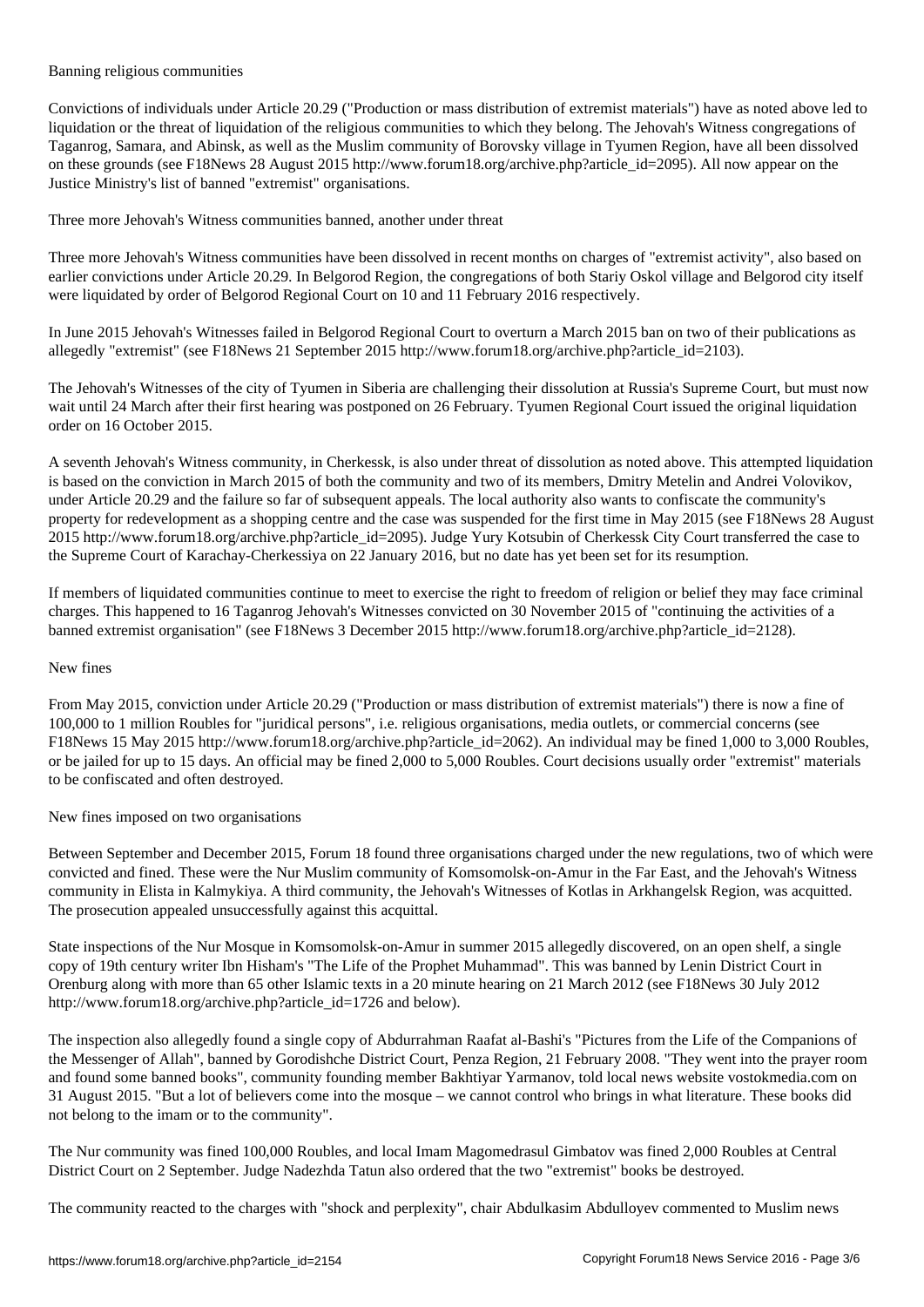"regularly monitor the Federal List of Extremist Materials".

After Mufti Zyaki Aizatullin of a Mosque in Saransk was fined 5,000 Roubles for possession of one copy of Turkish theologian Said Nursi's "Guidebook for Women", found during an inspection by a District Prosecutor who did not produce a search warrant as the law requires, mosque staff thought the book was planted. The Mufti stated that the first time he had seen it was during the inspection, but an appeal against the fine was rejected in March 2014 (see F18News 1 May 2014 http://www.forum18.org/archive.php?article\_id=1953)

When the Nur community appealed at Khabarovsk Regional Court on 22 October, Judge Larisa Dmukh ordered "The Life of the Prophet Muhammad" to be removed from the original ruling and destruction order, as it had already been deleted from the Federal List of Extremist Materials at the time of the alleged offence (see below). But she upheld the rest of the lower court verdict.

Both the Nur community and Imam Gimbatov (who is not officially employed by the mosque, but is an occasional preacher) submitted supervisory appeals to Khabarovsk Regional Court on 22 January 2016. No hearing dates have yet been set.

Telephones at Komsomolsk-on-Amur City Prosecutor's Office went unanswered whenever Forum 18 called on 1 and 2 March. Forum 18 sent a request for information by email early on 2 March, asking why the mosque had been searched and why the texts in question were considered dangerous. No reply has been received by the end of the working day in the Far East.

A police inspection of Jehovah's Witness premises in Elista found two packages in vegetation outside the building containing brochures banned by Rostov City Court in September 2009. Police officers claimed in court that a member of the congregation had thrown the packages out of the building during the search. Judge Natalya Tsykalova issued a fine of at least 100,000 Roubles (then about 12,500 Norwegian Kroner, 1,350 Euros or 1,470 US Dollars) at Elista City Court on 11 September.

The community argued in their appeal to the Supreme Court of Kalmykiya that the material had been planted by unknown persons, but Judge Vladimir Litovkin upheld the conviction on 9 November. On 15 February 2016, Jehovah's Witnesses stated that state agencies "have increasingly resorted to fabricating evidence to justify charges of extremism against Jehovah's Witnesses".

Similar charges of fabricated evidence were made by Jehovah's Witnesses in relation to the Article 20.29 case preceding the threatened liquidation of their Cherkessk community in the North Caucasus Republic of Karachay-Cherkessiya (see F18News 28 August 2015 http://www.forum18.org/archive.php?article\_id=2095 and above).

The website jw.org is banned as "extremist" in Russia (see F18News 8 June 2015 http://www.forum18.org/archive.php?article\_id=2071).

Telephones at the Elista City Prosecutor's Office went unanswered when Forum 18 called on 2 March 2016 to ask why the Jehovah's Witnesses' premises had been searched.

## Convictions challenged

Fourteen convictions have so far been challenged in higher courts. None has been overturned, but five have been sent for re-examination with trial dates not yet being set.

A Jehovah's Witness sentenced to 10 days' detention after officials found a large quantity of banned books and brochures in his garage had his sentence reduced on appeal. According to the written verdict from Komintern District Court in Voronezh, Judge Yevgeny Lukin decided to jail rather than fine A. Bokov on 4 December 2015 because he was unemployed and had no source of income. At Voronezh Regional Court on 9 December, Judge Ruslan Meremyanin ruled that Bokov should be released after six days as this was his first offence. Bokov's conviction, however, remains in force.

Police and FSB internet monitoring leads to prosecutions

The vast majority of all cases brought under Article 20.29 now involve posting and sharing material online, usually on the popular Russian social network VKontakte, but also on internet forums and dedicated file-sharing sites (see eg. F18News 14 October 2015 http://www.forum18.org/archive.php?article\_id=2111). Most prosecutions of religious believers and communities, however, are still based on the alleged distribution of texts in hard copy.

Out of 288 prosecutions between September and December 2015, 248 were based on regular internet monitoring carried out by the FSB security service or "Anti-extremism" Police, Forum 18 notes. Such cases can involve audio and video content, text files, or links to websites containing banned items.

Seven of the 38 freedom of religion or belief related prosecutions found by Forum 18 involved online content. In two of these, defendants were fined for sharing electronic versions of texts originally banned in hard copy. In the other five, for posting on their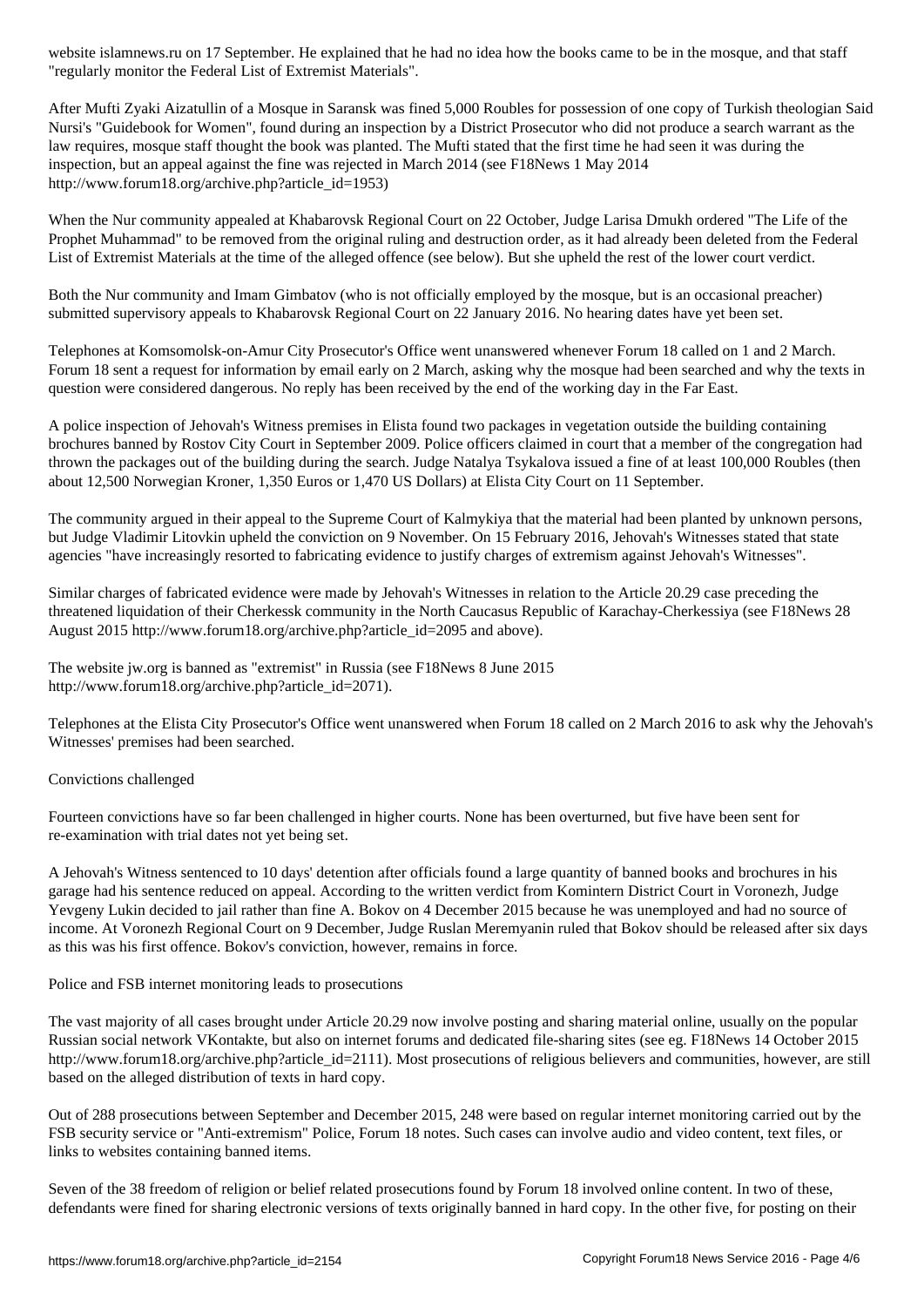Region on 7 April 2011. (In March 2015 Yevgeny Menshenin was sentenced to five days' imprisonment for posting this video on his profile page on VKontakte – see F18News 15 May 2015 http://www.forum18.org/archive.php?article\_id=2062.)

Still charged for texts taken off Federal List

Three of the prosecutions found by Forum 18 were for Islamic texts deleted from the Federal List in July 2015 after appeal lawyers gained a removal order from a court in Orenburg (see F18News 27 July 2015 http://www.forum18.org/archive.php?article\_id=2084).

In the two Nur community in Komsomolsk-on-Amur cases an Orenburg item was removed from the ruling on appeal. Further appeals in these cases are still outstanding (see above).

But in the third case the defendant's conviction stands, despite the fact that the material she allegedly distributed no longer appears on the Federal List. On 2 October, R. Kuchukova was fined 1,000 Roubles at Kuibyshev District Court in Omsk for uploading the text of "Gardens of the Righteous" onto her VKontakte profile page. Neither the local FSB security service, which found the text while "monitoring the Omsk segment of the internet", nor Judge Galina Parkhomenko, acknowledged that the case should not legally have been initiated.

Forum 18 called Judge Parkhomenko's office on 2 March to ask why Kuchukova had been fined for material no longer considered "extremist", but a spokesperson refused to give out any information by telephone. Forum 18 put the same question to the court by email, but has received no reply by the end of the Omsk working day of 2 March.

The 50 items removed from the Federal List had been ruled "extremist" in a single 20-minute hearing at Lenin District Court in Orenburg in March 2012. A further 18 texts, banned at the same time, remain on the List. Of the 50 items which have been reprieved, 11 still appear on the List in different editions, outlawed under "extremism" rulings by courts in different parts of Russia.

As noted above, individuals must undertake the difficult to impossible task of checking the edition of a book on the Federal List to avoid prosecution under Article 20.29. But even if editions are not on the Federal List those who possess them have still been prosecuted and tried in court (see eg. F18News 28 February 2013 http://www.forum18.org/archive.php?article\_id=1808). (END)

For more background, see Forum 18's surveys of the general state of freedom of religion or belief in Russia at http://www.forum18.org/Archive.php?article\_id=1722, and of the dramatic decline in religious freedom related to Russia's Extremism Law at http://www.forum18.org/Archive.php?article\_id=1724.

A personal commentary by Alexander Verkhovsky, Director of the SOVA Center for Information and Analysis http://www.sova-center.ru, about the systemic problems of Russian anti-extremism legislation, is at F18News 19 July 2010 http://www.forum18.org/Archive.php?article\_id=1468.

A personal commentary by Irina Budkina, Editor of the http://www.samstar.ucoz.ru Old Believer website, about continuing denial of equality to Russia's religious minorities, is at F18News 26 May 2005 http://www.forum18.org/Archive.php?article\_id=570.

More reports on freedom of thought, conscience and belief in Russia can be found at http://www.forum18.org/Archive.php?query=&religion=all&country=10.

A compilation of Organisation for Security and Co-operation in Europe (OSCE) freedom of religion or belief commitments can be found at http://www.forum18.org/Archive.php?article\_id=1351.

Follow us on Twitter @Forum\_18 (http://twitter.com/forum\_18)

Follow us on Facebook @Forum18NewsService (http://www.facebook.com/Forum18NewsService)

All Forum 18 text may be referred to, quoted from, or republished in full, if Forum 18 is credited as the source.

All photographs that are not Forum 18's copyright are attributed to the copyright owner. If you reuse any photographs from Forum 18's website, you must seek permission for any reuse from the copyright owner or abide by the copyright terms the copyright owner has chosen.

© Forum 18 News Service. All rights reserved. ISSN 1504-2855.

If you need to contact F18News, please email us at: f18news @ editor.forum18.org